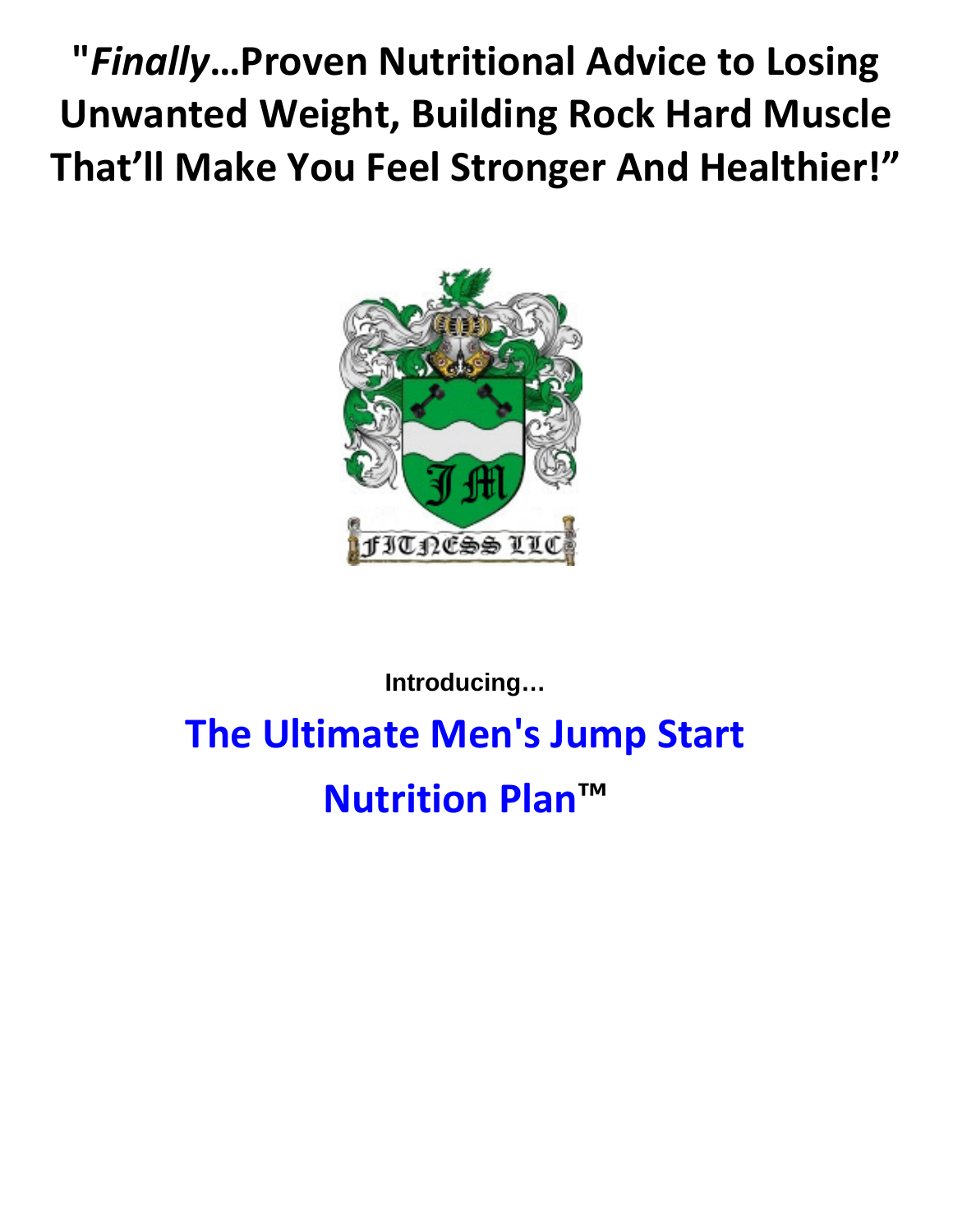# **"Everything You Need To Know To Get That Lean, Defined Body You've Always Wanted"**

# CONGRATULATIONS!

You are just a few quick steps from becoming the very next **SUCCESS STORY!**

Your Jump Start Nutrition Plan will make reaching your fitness goals and living healthy easier.

You are going to be surprised at how easy this nutrition plan will fit into your daily busy Lifestyle and how fast the pounds and inches will fly off as you build *strong, sleek, lean muscle*.

This simple, easy to follow nutrition plan has helped hundreds of women:

- **Lose unwanted weight,**
- **Melt fat,**
- **Lower blood pressure,**
- **Lower cholesterol,**
- **Have healthier younger looking skin**
- **and more energy**

**…and it WILL work for YOU too!**

*Hear me out on this .* Remember, we are breaking bad habits and creating healthy new ones. The

first 21 days can be the hardest. It takes that long for you to lose your unhealthy sugar and fat cravings.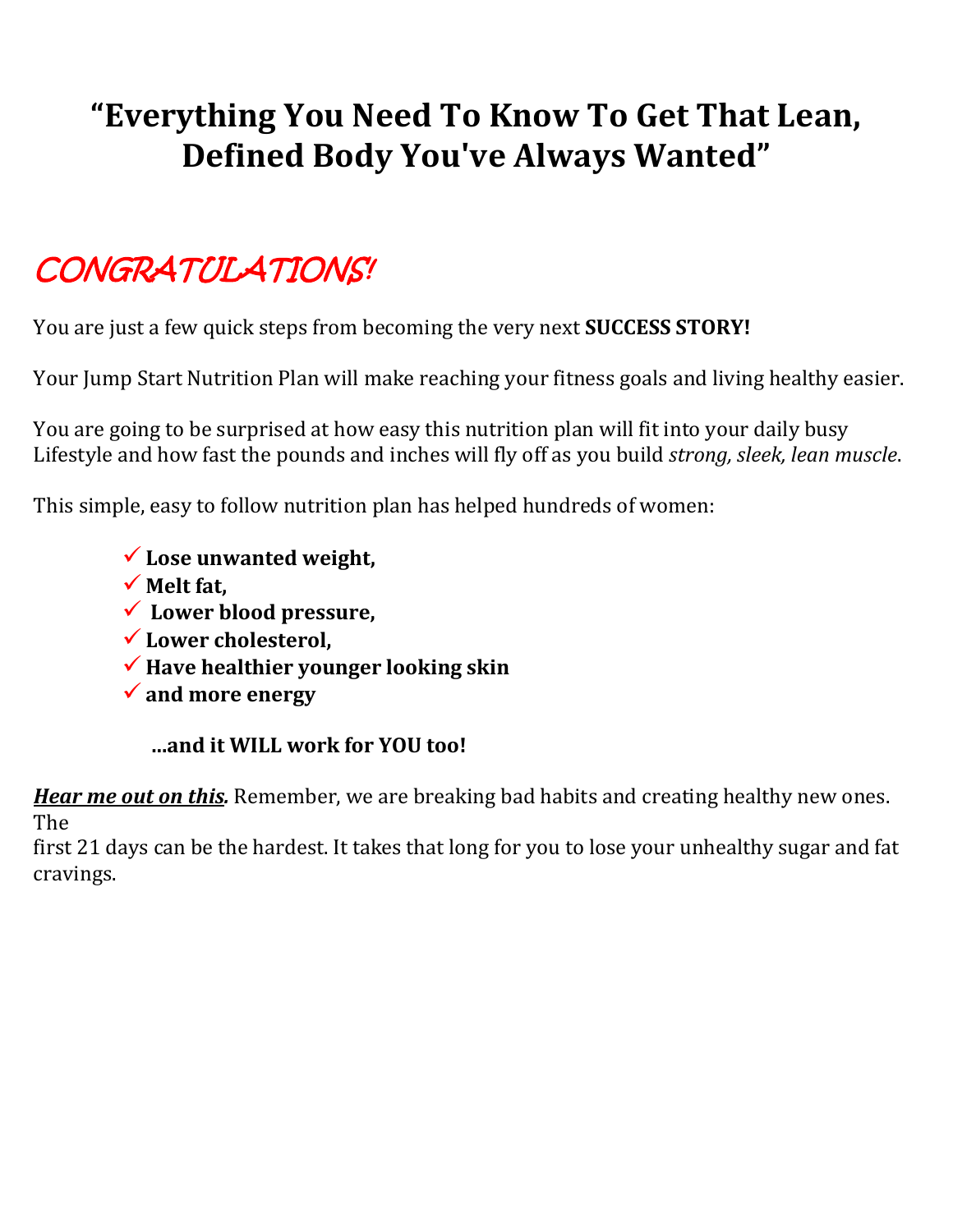## **The 7 Tips (Secrets to Getting Lean and Healthy)**

*Here are your simple tips for quick and easy permanent fat loss and a lean, toned body.*

#### *Tip #1 - 21 Day Mind Set*

Don't cheat on your nutrition plan for 21 days. It takes the brain 21 days to reset itself and create a new habit. When you want to make a change, don't tell yourself that you are doing it for life; rather, tell yourself that you are going to try it for only 21 days. Now, when you have completed this for 21 days, your conscious mind has the choice of stopping it or carrying on, or so it thinks.

*Your neural pathways have formed already and you will more than likely continue with your new habit.* You will have seen the benefits along the way and your subconscious will want to continue if it has been beneficial.

#### *Tip #2 — Be Prepared*

Most of the time, men eat poorly because they did not bring food with them or did not prepare.

Bring healthy snacks with you like *apples and almonds* (see snack section). If you can, bring some *Tupperware containers or a cooler with healthy meals.* **Keep it simple.** If you don't feel like bringing food, then plan out some healthy restaurants or stores that you can eat at (see eating out section)

- $\checkmark$  Get a rice cooker and keep some long grain brown Basmati rice cooking on your counter. Also pre-cook some chicken or fish. *It will only take a few minutes to prepare 1 or 2 meals and grab a few snacks to bring with you.*
- $\checkmark$  Take *five minutes to plan out* what you are going to eat the night before.

#### *Tip # 3 — Keep a food diary for at least one week*

Write down everything you eat and drink. You have to write it down right before the food or drink is consumed. By writing it down first, you will have a moment to stop and think if this decision is going to belly fat *or pack it on.*

 *Have someone agree to review your food journal every day*. Make an agreement that for each day you do not give them your journal, you owe them \$10.00 and every time you cheat, you owe \$1.00. *Doing this will help to keep you accountable.*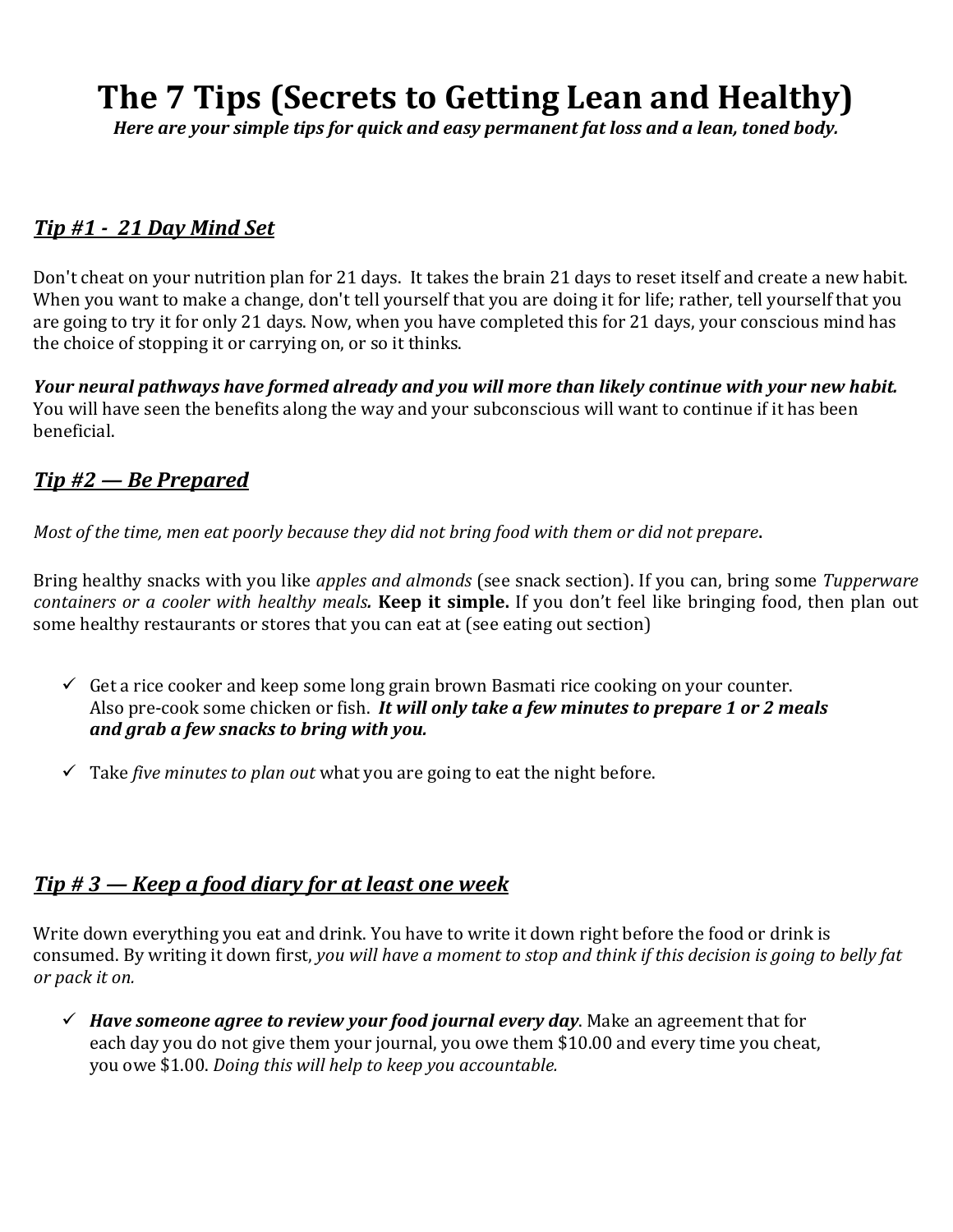#### *Tip # 4 — The Magical Glycemic Index*

*Not all carbohydrate foods are created equal*; in fact, they behave very differently in our bodies. The glycemic index or GI describes this difference by ranking carbohydrates according to their effect on our blood glucose levels. Choosing low GI carbs — the ones that produce only small changes in our blood glucose and insulin levels — is the secret to long-term health, reducing your risk of heart disease and diabetes and is the key to sustainable weight loss.

 $\checkmark$  **Eat every 3 hours**. This will keep your metabolism and energy on turbo mode so the fat melts off. This is also a great way to curb the kind of extreme hunger that will have you making the kind of bad choices you will quickly regret.

#### *Tip # 5 – Eat Real Food to get lean*

**Stay away from poison**- (eeeh heem), I mean processed foods. The food companies strip out the good stuff like fiber and nutrients. What you have left is a food that has way more calories than normal. Plus the worst part is that they are highly glycemic, which means our body treats it like sugar. *The good news is once you cut out these processed foods for a couple of weeks, you lose your cravings*. I'm not saying to not have a life. I eat burgers, pizza or have a piece of cake from time to time.

 $\checkmark$  Watch out for foods and drinks that people think are "healthy" like bagels, pretzels and sports drinks like vitamin water. Consuming these is like eating table sugar.

#### *Tip # 6 – WARNING: artificially sweetened "sugar free" foods and drinks make you fat*

Did you know that most foods labeled *as "sugar free" or "low carb"* actually contain fattening, artificial sweeteners, sugar alcohols and other additives that create a hormonal disaster inside your body, *actually causing your body to store more belly fat and increase cravings!* 

#### *Tip # 7 — Eat Snacks—Don't Be Starving*

Use snacks and drinks (see snack section) that'll fill you up, and curb your cravings but won't add any significant extra calories. When you feel starved, you'll crave foods that will add unwanted body fat and make you feel really guilty.

- *When you get a late night sweet tooth*, try a delicious homemade *Chai Tea*. Put two Yogi Mayan Cocoa Spice tea bags in a cup (I use a big 20oz ceramic cup) of boiling water. Add a tiny dash (it's very sweet) KAL brand Stevia. Let it steep for a few minutes then add a little no-sugar added Silk Soy Milk or Almond Milk.
- Cut up cucumber, jicama or celery. *Munch away all you want!*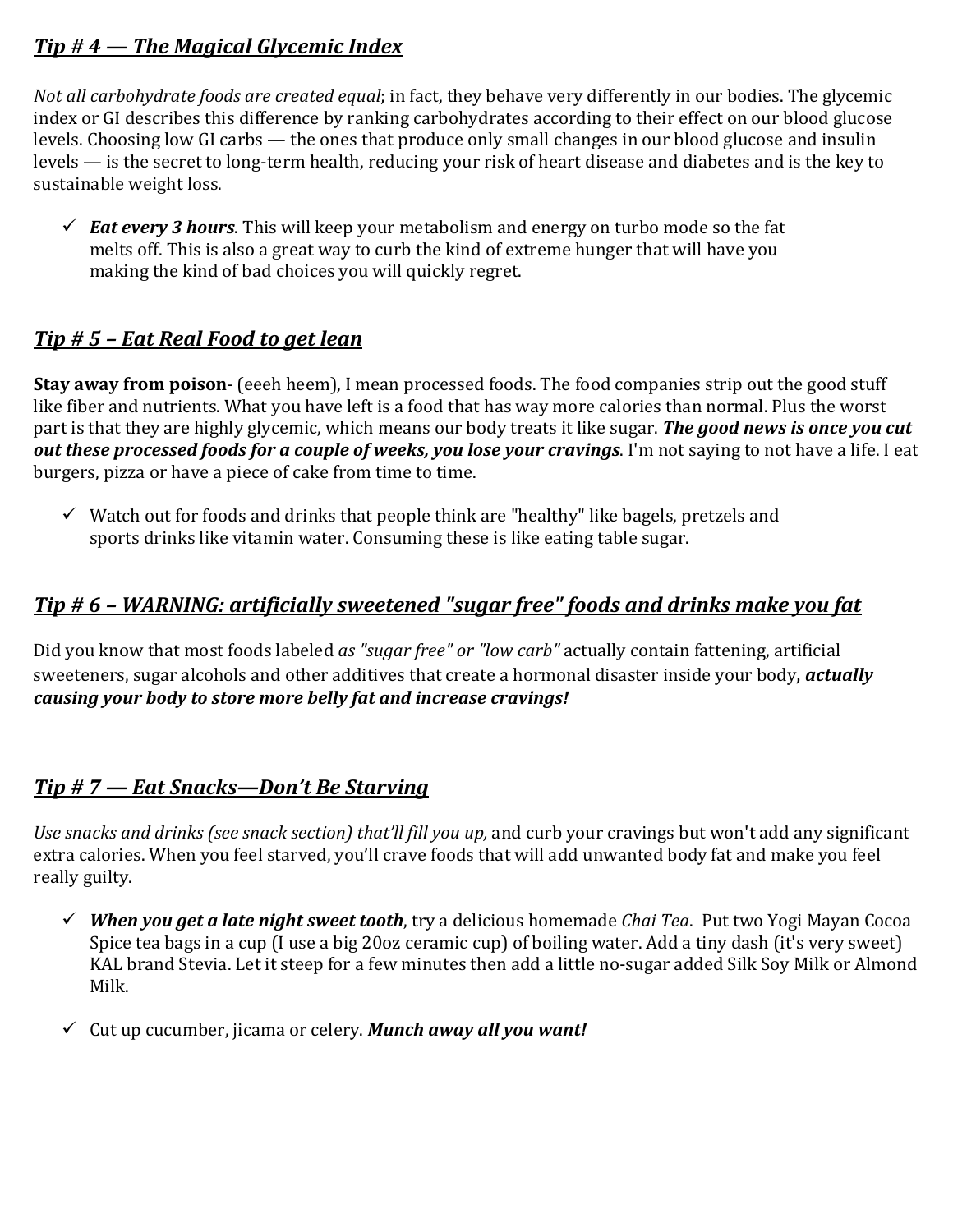### **The Ultimate Men's Jump Start Meal Plan™**

Your *Ultimate Women's Jump Start Meal Plan* **™** is packed with Lean Muscle toning, Stomach Defining, Belly Fat Busting Meals and snacks. This is by far the easiest, quickest, most "realistic" meal plan for toning muscle and burning fat on the entire planet.

#### Congratulations... in advance for being the next showcased success story!

### **BREAKFAST**

| <b>Option 1</b> | <b>High Energy and Fiber Oatmeal</b><br>1 cup rolled oats (Dry)                                                                                 |
|-----------------|-------------------------------------------------------------------------------------------------------------------------------------------------|
|                 | 1 scoop whey protein (I really like Body Fortress Whey Protein – See shopping list)<br>15 almonds or 1.5 tsp olive or flax seed oil or fish oil |
|                 | $\frac{1}{2}$ cup mixed organic frozen berries or a hand full of raisins                                                                        |
|                 | Dash of stevia and or cinnamon if desired to make sweeter                                                                                       |
| Option 2        | <b>Happy Scrambled Eggs</b>                                                                                                                     |
|                 | 6-8 oz Liquid Egg Whites (about 4-7 Large Eggs)                                                                                                 |
|                 | 1 cup Steamed Brown Basmati Rice or 1 Chopped Red Potato (6 oz) or 1 Slice Ezekiel Bread                                                        |
|                 | 1/2 Avocado or 1 oz shredded cheese or 1 tsp Smart Balance butter                                                                               |
|                 | (All You Can Eat Extras) Veggies, Salsa, Hot Sauce, and Black Pepper                                                                            |
| <b>Option 3</b> | <u>Protein Shake</u>                                                                                                                            |
|                 | 1 Scoop Whey Protein                                                                                                                            |
|                 | 16 oz of water, No Sugar Added Almond Milk, or No Sugar Added Soy Milk                                                                          |
|                 | 2 Piece of Ezekiel Bread or Whole Wheat Bread or Ezekiel Cinnamon Raisin Bread                                                                  |
|                 | 1 TBSP Peanut or Almond Butter or Smart Balance Butter                                                                                          |
| Option 4        | You can select any option from the lunch or dinner choices                                                                                      |
|                 |                                                                                                                                                 |

SNACK *Fruits and Nuts Munchies*

*1Apple, 1 Pear, 1 Orange, 1Peach, or 2 cups Cherries, 1 Oz (about the palm of your hand) Almonds, Peanuts, Cashews or any nuts, preferably RAW (For more choices, see Complete list of snacks section)*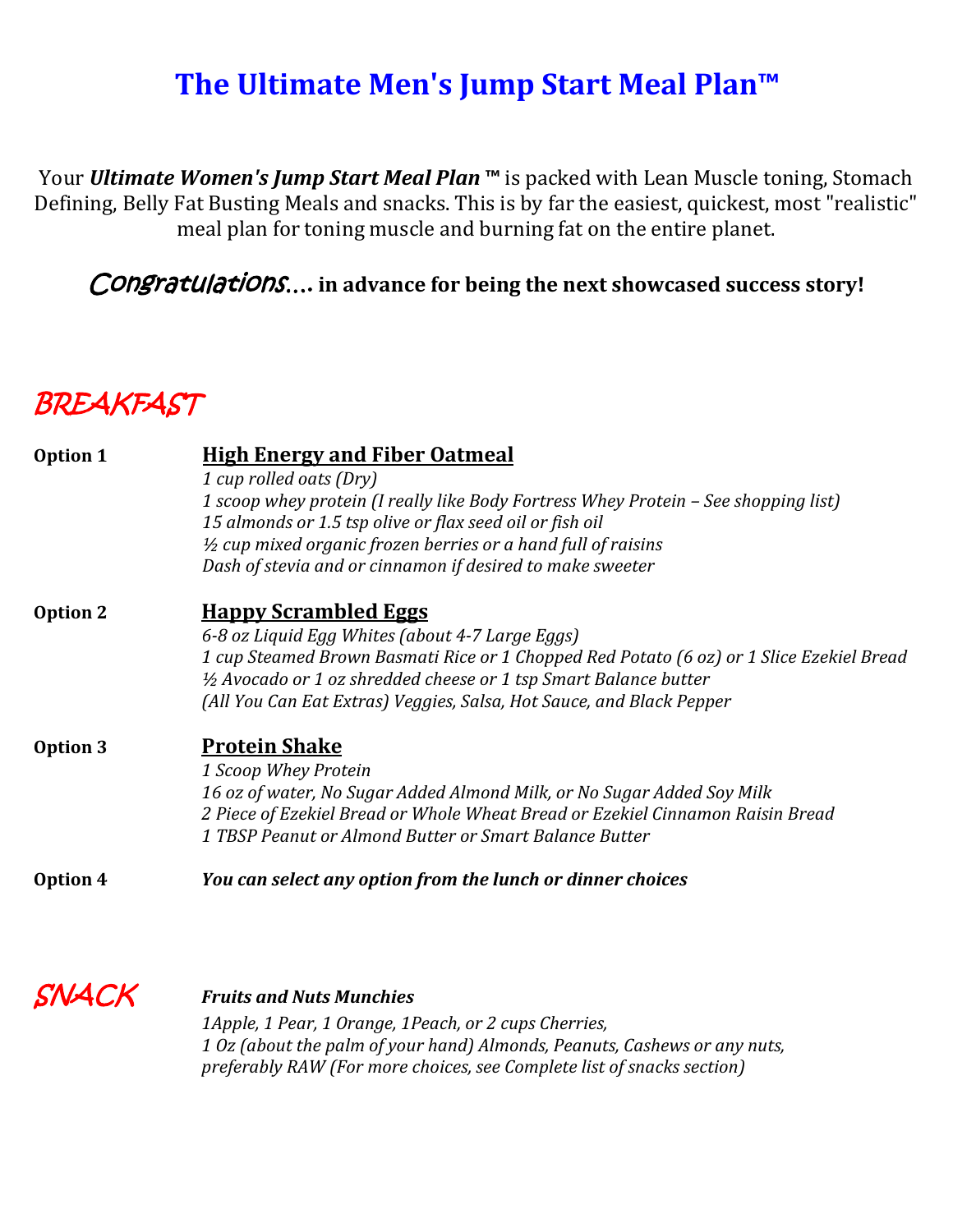### LUNCH

| <b>Option 1</b> | <b>Rice Bowl</b><br>1 Chicken Breast (6oz) or 98% Trader Joes Ground Beef (6oz) or Salmon or Tuna (6oz)<br>1 Cup Brown Long Grain Basmati Rice or 1 Red Potato (60z)<br>1 TBSP Virgin Olive Oil or Avocado or 1 TBSP Smart Balance Butter<br>(All You Can Eat Extras) Veggies, Black Pepper, Balsamic Vinegar and Salsa                                                                                                                                                                                                                                       |
|-----------------|---------------------------------------------------------------------------------------------------------------------------------------------------------------------------------------------------------------------------------------------------------------------------------------------------------------------------------------------------------------------------------------------------------------------------------------------------------------------------------------------------------------------------------------------------------------|
| <b>Option 2</b> | <b>Healthy Sandwich</b><br>60z Can Tuna (White in Water) or Turkey Slices (60z) or Chicken Breast (60z)<br>2 Slices Ezekiel Bread or 2 Slices Whole Wheat Bread<br>1/2 Avocado or 1 Slice Cheese<br>(All You Can Eat Extras) 1 Tbsp Vegannaise or Organic Mayonnaise, Mustard, Lettuce Or<br>Veggies                                                                                                                                                                                                                                                          |
| <b>Option 3</b> | <b>Light and Healthy Salad</b><br>1 Chopped Chicken Breast (6oz) or Salmon or Tuna (6oz) or Extra Firm Tofu (6oz)<br>Green Leaf Lettuce and/or Spinach (As much as you want)<br>1/2 Avocado cubed and 1 Tbsp. Sunflower seeds<br>Dressing - Balsamic Vinegar with 1 Tsp, Virgin Olive Oil or Spectrum Organic Vegan Caesar<br>Dressing (Refer to Shopping List for more choices)<br>(All You Can Eat Extras) Veggies, Jicama, Cucumber, Shredded Carrots, Sprouts etc.                                                                                        |
| <b>Option 4</b> | <b>Egg White Delight</b><br>6-8 oz Liquid Egg Whites (about 4-7 Large Eggs)<br>1 cup Steamed Brown Basmati Rice or 1 Chopped Red Potato (6 oz) or 1 Low Carb Tortilla<br>1/2 Avocado or 1 oz shredded cheese<br>(All You Can Eat Extras) Veggies, Salsa, Hot Sauce, and Black Pepper                                                                                                                                                                                                                                                                          |
| <b>Option 5</b> | You can select any option from the breakfast and dinner choices                                                                                                                                                                                                                                                                                                                                                                                                                                                                                               |
|                 | <b>Chocolate Shake</b><br>1 Scoop Whey Protein (refer to shopping list)<br>1 Cup Frozen Berries<br>About 1 cup No Sugar Added Almond Milk (depending your personal preference)<br>Blend and enjoy!<br><b>Added Extras:</b> that I like (1/3 cup almonds, 1 Tbsp Flax Seeds, 1/8 cup dried shredded<br>coconut, 1 Tbsp Raw Cocoa Nibs (See Shopping List)<br>(My suggestions - I use the Magic Bullet Blender; it's easy to clean and doesn't take up much<br>space, plus you can bring it to work)<br>(For more choices, see Complete list of snacks section) |
|                 |                                                                                                                                                                                                                                                                                                                                                                                                                                                                                                                                                               |

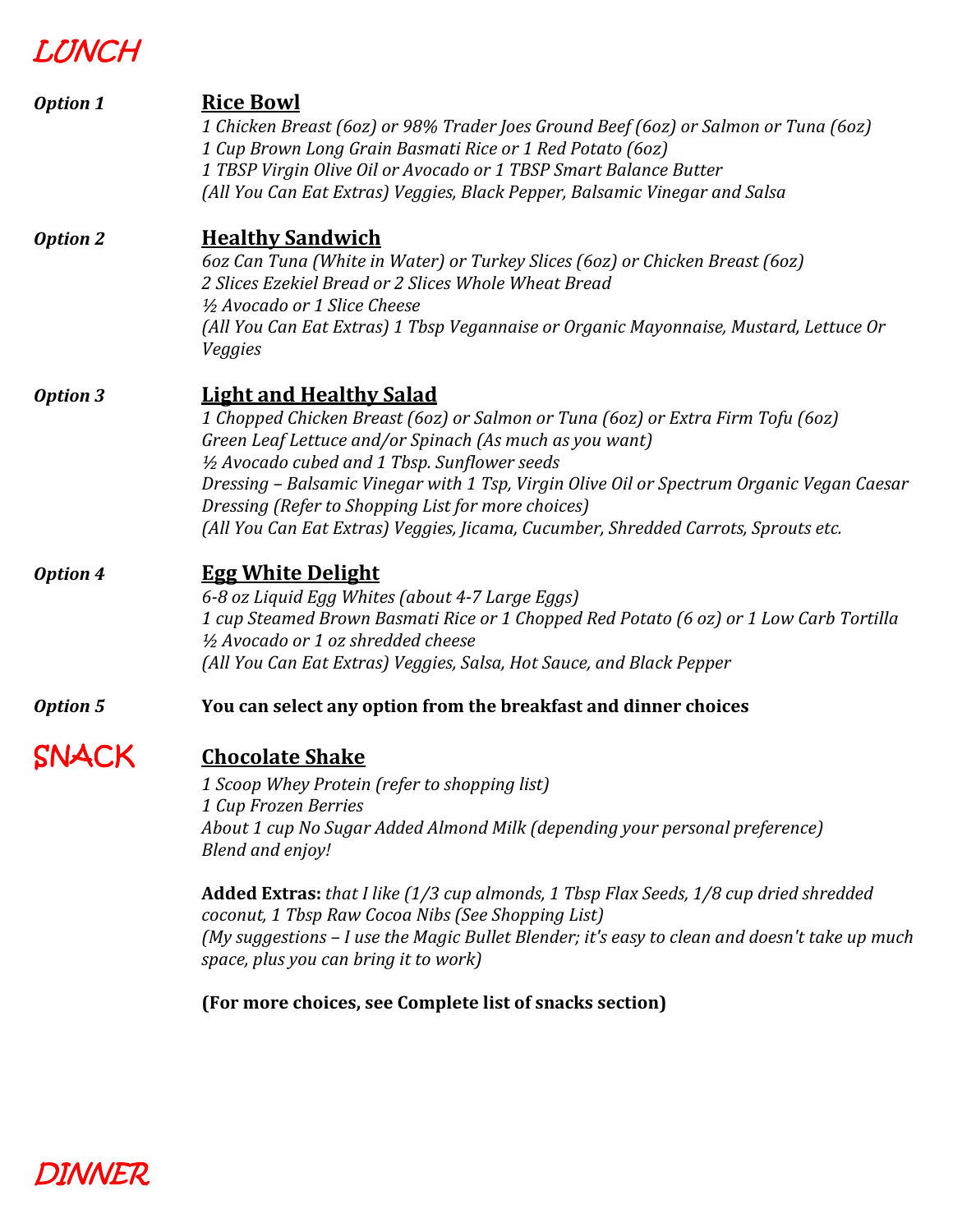| <b>Option 1</b> | Grilled To Perfection Chicken or Steak with Sautéed Vegetables<br>6 oz Grilled Chicken Breast or Steak (Sirloin or Round Tip)<br>6 oz Baked (or micro waved) red potato, yam or sweet potato (with 1Tbsp Smart<br><b>Balance Butter</b> )<br>Asparagus, Squash and Broccoli sautéed in extra 2 Tbsp virgin olive oil seasoned with<br>Spike or Mrs. Dash<br>(All You Can Eat Extras) Any and all veggies and pepper                                                                                                                                                                                                                                                                                   |
|-----------------|-------------------------------------------------------------------------------------------------------------------------------------------------------------------------------------------------------------------------------------------------------------------------------------------------------------------------------------------------------------------------------------------------------------------------------------------------------------------------------------------------------------------------------------------------------------------------------------------------------------------------------------------------------------------------------------------------------|
| <b>Option 2</b> | <b>Deliciously Baked From The Sea</b><br>Baked 6oz Salmon, Tuna, Ahi, Mahi Mahi, Halibut, Orange Roughy, or Tilapia<br>1 cup Steamed Brown Basmati Rice<br>Small Salad - Mixed greens, Avocado Cubed, Spectrum Caesar dressing<br>(see Shopping List) (any veggies you want)                                                                                                                                                                                                                                                                                                                                                                                                                          |
| <b>Option 3</b> | <b>Fill You Up Till Morning Chicken Soup</b><br>16 Oz Organic Broth (Chicken, Vegetable or Beef)<br>6 Oz Chopped Chicken Breast or Scrambled Egg Whites or Extra Firm Tofu cubed<br>1 cup Frozen Mixed Vegetables<br>1 Cup Brown Basmati Rice<br>1/2 Avocado Cubed<br>Spices – Pepper, and Spike (if desired)<br>Suggestions Pre-Cook the Chicken or eggs. Also Pre-cook the brown Basmati Rice.<br>Directions – add the Chicken, Scrambled eggs or Tofu to the Broth in a medium pot.<br>Next, Add the Brown Rice, Avocado and the Veggies (can use Frozen)<br>Add spices and enjoy!                                                                                                                 |
| <b>Option 4</b> | <b>Healthy Crunchy Chicken or Fish Tacos</b><br>6 Oz Chopped Chicken Breast or fish (Baked or Grilled)<br>2-3 Corn Tortillas<br>1/2 Avocado or 1 oz Shredded cheese<br>All You Can Eat Extras - Shredded Lettuce, Salsa, Hot Sauce and veggies<br>Directions - Pour 2 Tbsp Virgin Olive Oil in Pan, then use paper towel to spread it around<br>and wipe out the excess<br>Divide the 1/2 Avocado or 1 oz shredded cheese and spread it on the corn Tortillas.<br>Place Tortillas on heated pan<br>Put chopped chicken Breast or fish on the tortillas and take them out when the bottom of the<br>tortilla gets slightly brown and crispy<br>Add Extras, fold in half (like a taco) and crunch away! |
| <b>Option 5</b> | You can select any option from the breakfast and lunch choices                                                                                                                                                                                                                                                                                                                                                                                                                                                                                                                                                                                                                                        |

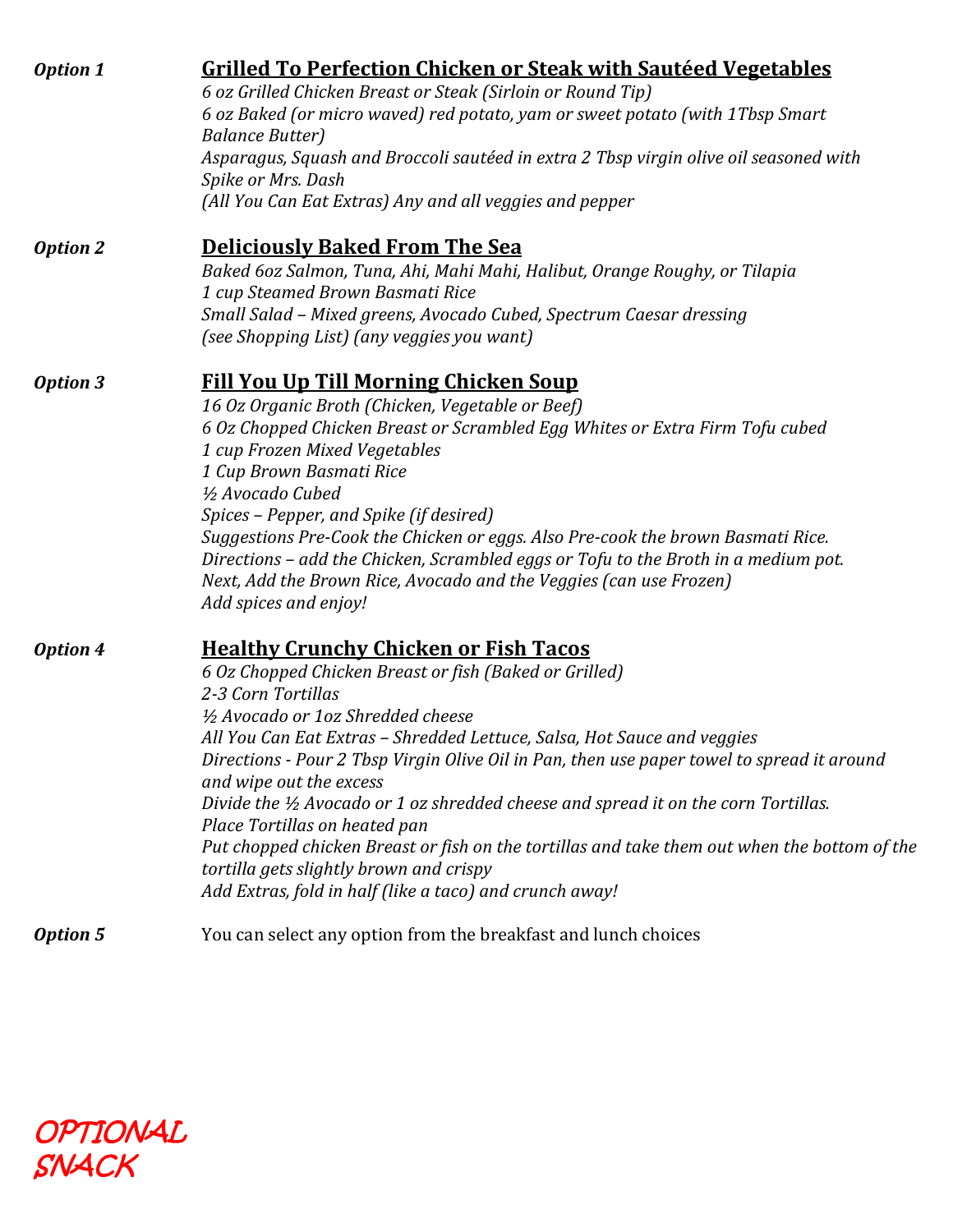| <b>Option 1</b> | <b>Sweet Tooth Chai Tea</b><br>2 Teabags of Yogi Mayan Cocoa Spice Tea<br>12-16oz No Sugar Added Almond Milk<br>Dash of Stevia<br>Directions- Boil Almond milk in Micro-wave or on the stove.<br>Put in 2 Teabags of Yogi Mayan Cocoa Spice Tea<br>Add tiny dash of stevia (very sweet)<br>Enjoy this filling sweet tooth busting, virtually no-calorie treat! |
|-----------------|----------------------------------------------------------------------------------------------------------------------------------------------------------------------------------------------------------------------------------------------------------------------------------------------------------------------------------------------------------------|
| <b>Option 2</b> | <b>Mouth Watering Cucumber Jicama Snack</b><br>Peel and chop cucumber<br>Peel and chop jicama<br>Chop up and enjoy<br>All you can eat extras – lemon, salsa, pepper, balsamic vinegar                                                                                                                                                                          |
| <b>Option 3</b> | <b>Protein Shake</b><br>1 scoop whey protein,<br>16 oz no sugar added almond milk                                                                                                                                                                                                                                                                              |
| <b>Option 4</b> | <b>Cucumber Tuna Boat</b><br>Peel cucumber,<br>Cut in half lengthwise<br>Scoop out seeds<br>Fill with canned whit tuna fish in water that has been mixed with Vegannaise                                                                                                                                                                                       |
| <b>Option 5</b> | <b>Sweet Tooth Chai Tea</b><br>2 Teabags of Yogi Mayan Cocoa Spice Tea<br>12-16oz No Sugar Added Almond Milk<br>Dash of Stevia                                                                                                                                                                                                                                 |
| Option 6        | <b>Mouth Watering Cucumber Jicama Snack</b><br>Peel and chop cucumber<br>Peel and chop jicama<br>Chop up and enjoy!                                                                                                                                                                                                                                            |

*Complete List Of Snacks*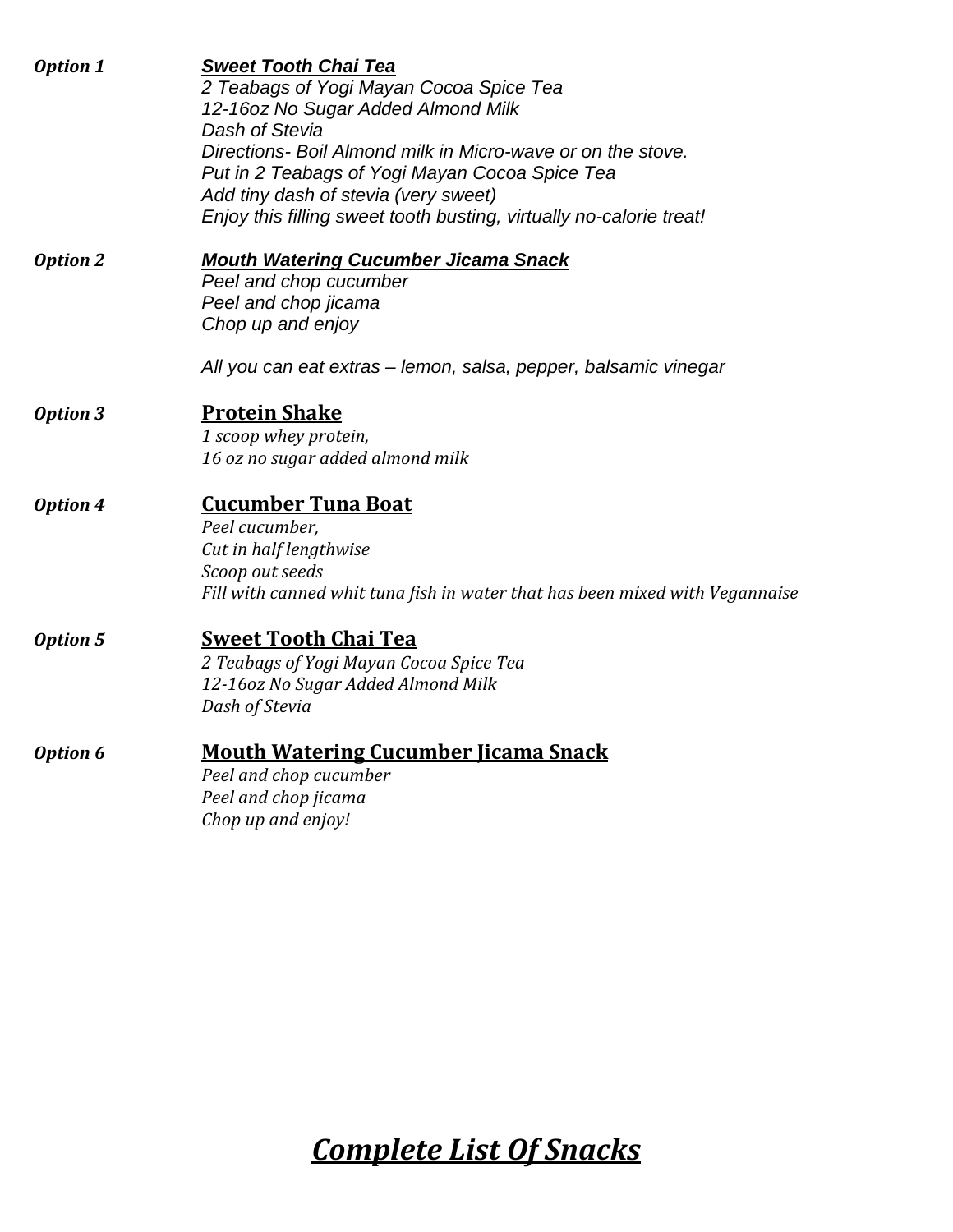#### **Fat Burning Fruits (recommended with a handful of nuts for synergistic, fat burning result)**

*Apples Oranges Cherries 2 cups Grapefruit Apricots Pears Peaches Plums Grapes 1 cup*

#### **Nuts (I avoid peanuts because of some research that suggests negative heath effects)**

*Raw almonds Raw Cashews Raw Sunflower Seed Raw Walnuts Raw Brazilian Nuts*

#### **Veggies**

*Celery (all you can eat) Celery with 1 Tbsp Raw, no salt added almond butter Cucumber (all you can eat) Cucumber with 3 Tbsp Hummus Carrots Carrots with spectrum organic Caesar dressing Steamed Broccoli with spectrum organic Caesar dressing Jicama (All you can eat) Jicama with squeezed lemon or lime and cayenne pepper*

**Baked Blue Corn Chips -** *(a handful – not the whole bag!!!) with salsa and/or guacamole*

**Cottage Cheese –** *1 cup low fat 2%* **Cottage Cheese with sliced apples –** *cup low fat Cottage Cheese, 1 Small Apple* **Cottage Cheese with Peaches –** *cup Cottage Cheese, 1 small peach (fresh not canned)*

**String Cheese –** *1 stick*

**Yogurt – Plain low fat –** *8oz Plain low fat yogurt* **Yogurt with blueberries –** *8 oz Plain low fat yogurt, cup blueberries* **Yogurt with peaches -** *8 oz Plain low fat yogurt, 1 small sliced peach* **Yogurt with nuts –** *8 oz fat free plain yogurt, hand full of nuts (about 15)*

**Low Carb Tortilla with hummus –** *1 La Tortilla Factory Low Carb Tortilla, 1 tbsp hummus* **Low Carb Tortilla with Peanut Butter –** *1 La Tortilla Factory Low Carb Tortilla, 1 tbsp peanut butter* **Low Carb Tortilla with Almond Butter –** *1 La Tortilla Factory Low Carb Tortilla, 1 tbsp almond butter*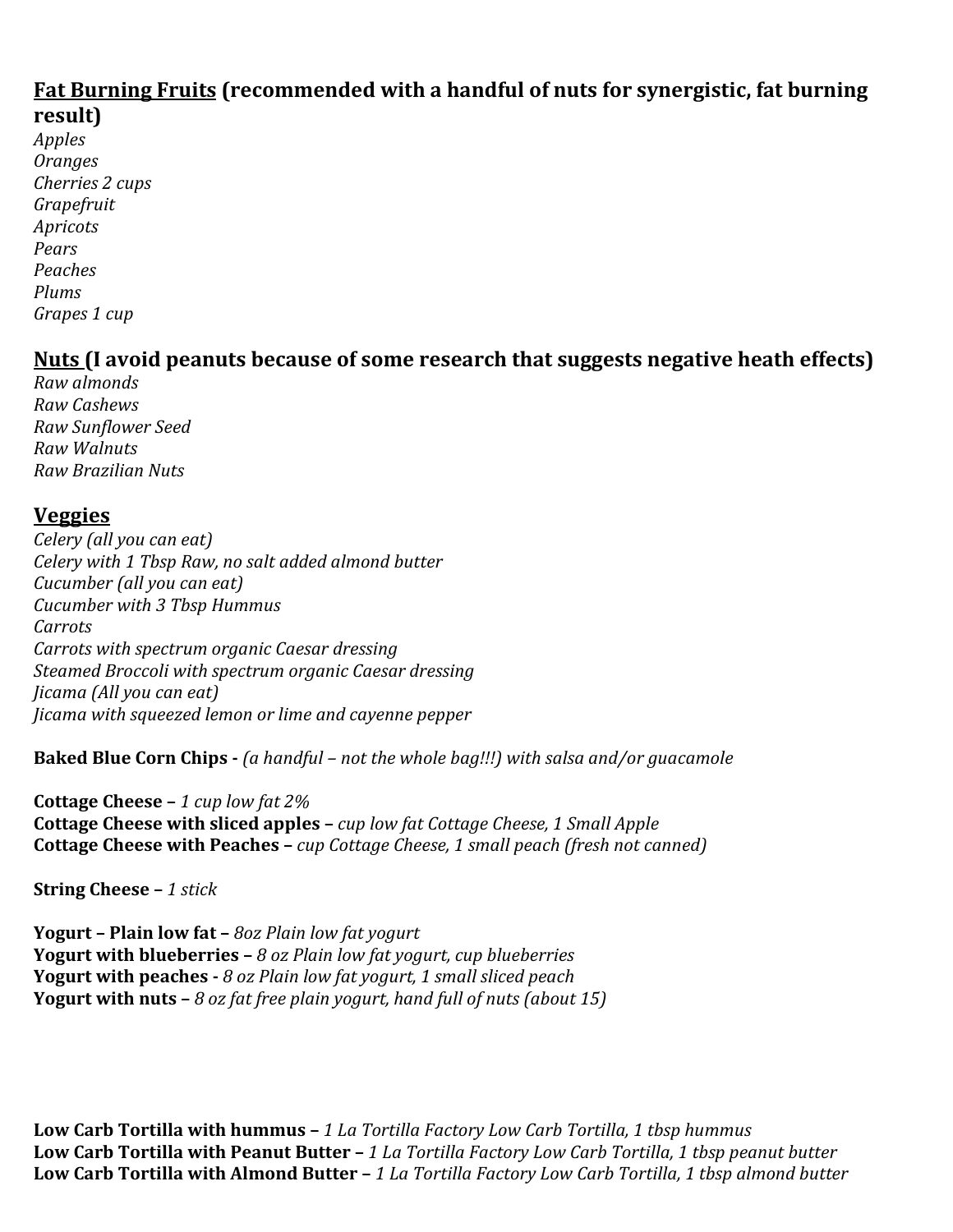**Low Carb Tortilla with Butter –** *1 La Tortilla Factory Low Carb Tortilla, 1 tbsp smart balance butter* **Low Carb Tortilla with salsa and avocado –** *1 La Tortilla Factory Low Carb Tortilla, with salsa, 1/3 Avocado*

**Corn Tortilla with salsa and avocado –** *1 corn tortilla with salsa, 1/3 avocado*

### *Shopping list*

I have created a complete shopping list to make going to the market easy for you. You can find these items at any health food store or at select grocery stores.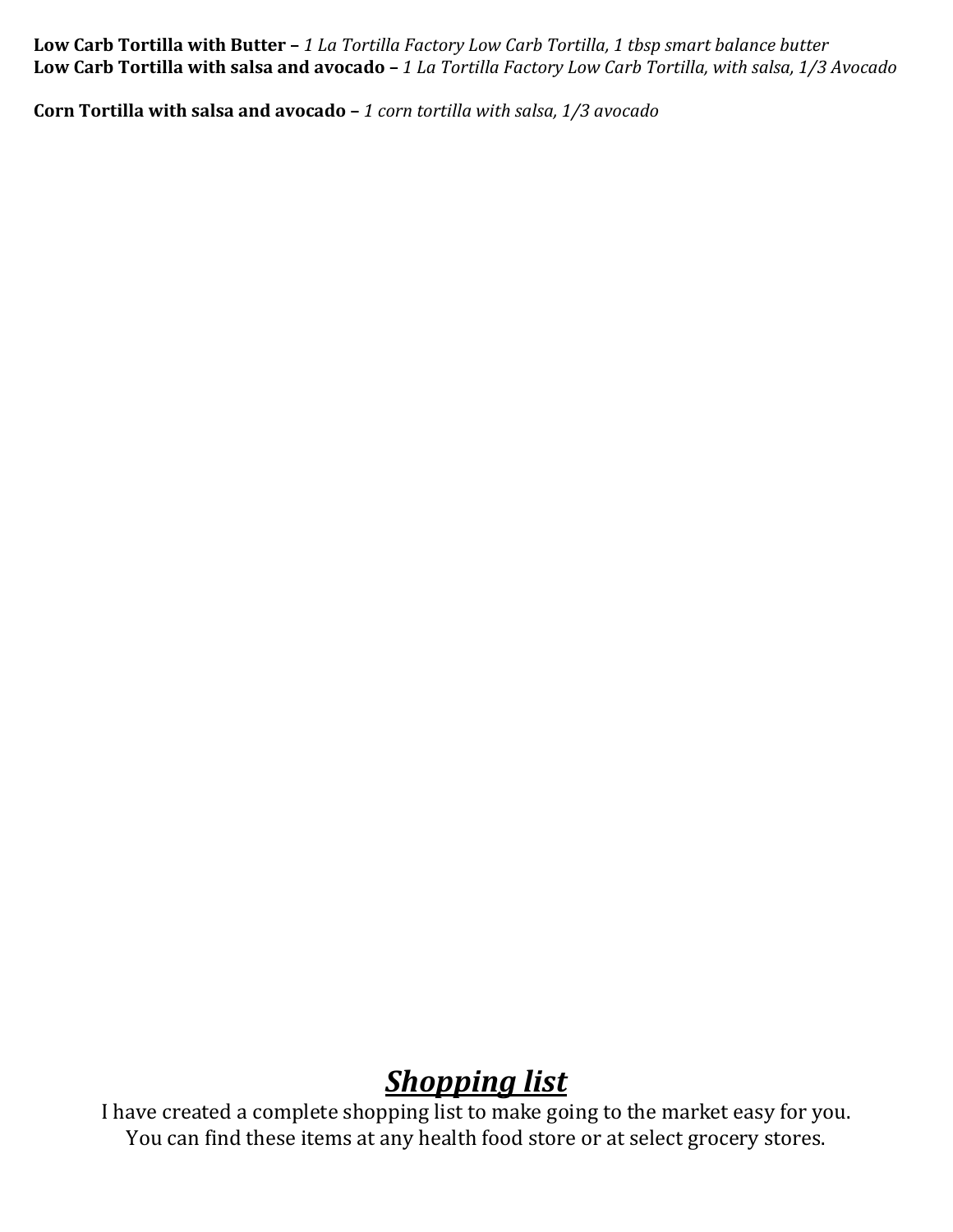#### **Nuts & Seeds**

*Raw Brazilian Nuts Raw Walnuts Raw Peanuts Raw Sunflower Seeds Raw Cashews Raw Almonds Flax Seeds (Buy Whole seed & grind in coffee Grinder) Chia Seeds (Bob's Red Mill Brand)*

#### **Oils**

*Flax Seed Oil - Barlens Brand Fish Oil - Carlson Brand Extra Virgin Olive Oil* 

#### **Herbs & Spices**

*Stevia Cinnamon Black Pepper Cayenne Pepper Spike Mrs. Dash*

#### **Dairy**

*Liquid Egg Whites - Eggology or All Whites (not egg beaters) Shredded Cheese Sliced Cheese Cottage Cheese - Horizon Organic Lowfat 2% String Cheese - Horizon Organic Lowfat Yogurt - Horizon Organic Lowfat Greek Yogurt - Chobani Simply 100*

#### **Grains & Bread**

*Rolled Oats (Oatmeal) Brown Long Grain Basmati Rice Ezekiel Bread (refrigerate immediately) Ezekiel Cinnamon Raisin Bread (refrigerate immediately) Whole Wheat Bread BrownBerry Sandwich Thins*

#### **Meats**

*Chicken Breast ( free range organic) 98% Lean Ground Beef Turkey Slices Sirloin Steak Round Tip Steak*

#### **Vegetables**

*Red Potato Avocado Green Lettuce Spinach Celery Jicama Cucumber Carrots Shredded Carrots Sprouts Broccoli Yam Sweet Potato (Most important) Asparagus Frozen Mixed Vegetables Mixed Green Salad*

#### **Condiments & Dressings**

*Salsa Hot Sauce Balsamic Vinegar Vegannaise Organic Mayonnaise Mustard Caesar Dressing - Spectrum Organic Raw No Salt Peanut Butter Raw No Salt Almond Butter Smart Balance Butter*

#### **Fruits**

*Apple Blueberries Pear Orange Peach Cherries (fresh unsweetened) Grapefruit Apricots Kiwi (complete protein) Pomegranates Plums Grapes Organic Frozen Berries*

#### **Seafood**